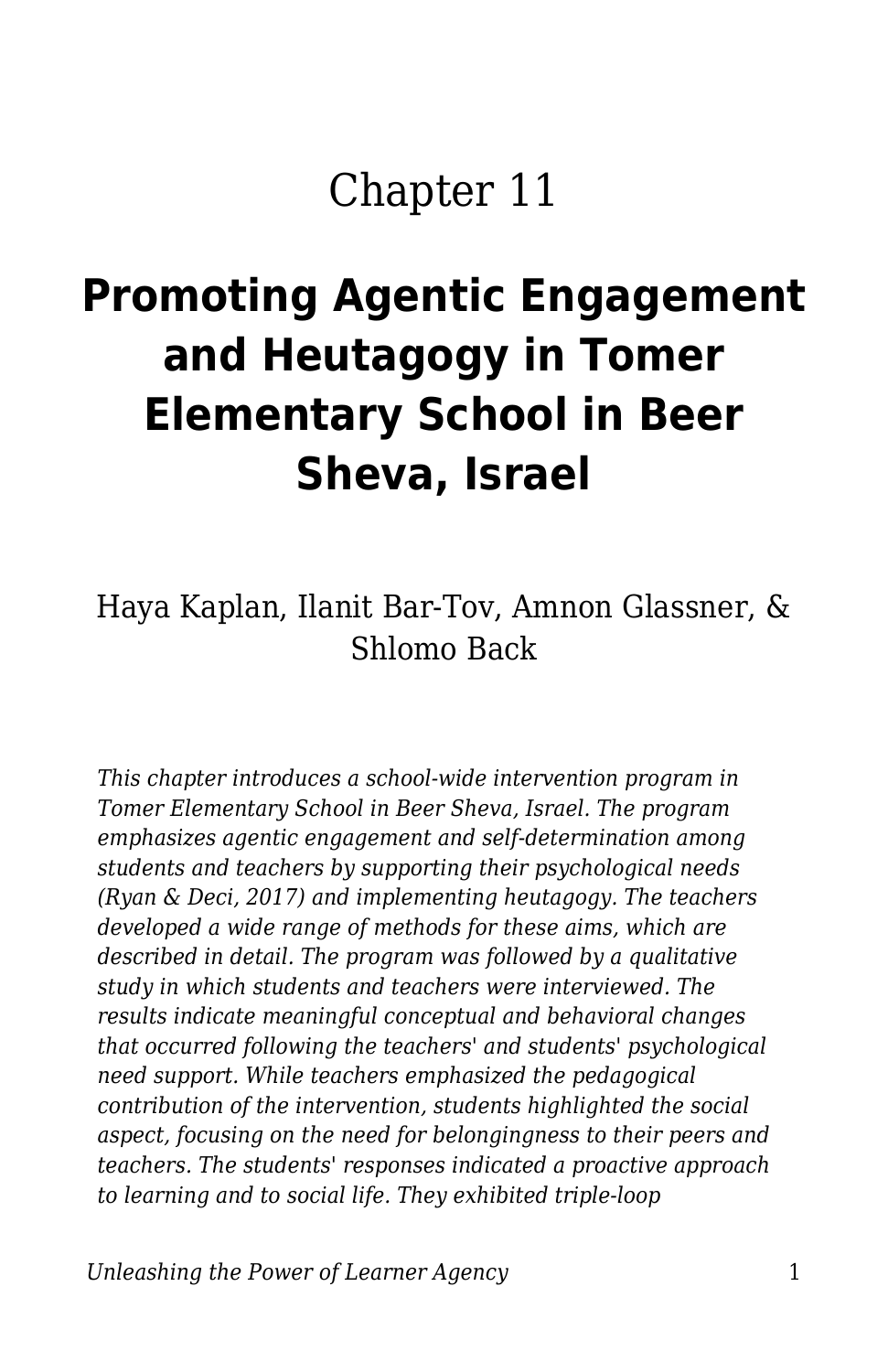*reflections by reporting what they had learned of themselves as students and human beings. They also expressed a sense of autonomy and a sense of competence. The process was spiral and continuous, ranging over the entire school community. It was a gradual change along a consistent process encompassing both teachers and students. The results have implications for the implementation of Self-Determination Theory and heutagogy in the educational system.*

### **Introduction**

One additional aspect of engagement is Reeve's concept of *Agentic Engagement* (Reeve & Tseng, 2011; Reeve, 2013; Reeve & Shin, 2020). Agentic Engagement refers to students' active involvement in their learning process, as they create their own need-supportive environment, set their own goals and strive to achieve them. It refers to "students' constructive contribution into the flow of instruction they receive" (Reeve & Tseng, 2011, p. 258). Students who are agentically engaged are proactive; they communicate their preferences, ask questions, let their teachers know what they like, need, or want, and receive a response from their teachers. It is an, "ongoing series of dialectical transactions between student and teacher" (Reeve, 2013, p. 580).

Teachers' autonomy-support and the experience of need-satisfaction were found to be predictors of agentic engagement and other aspects of student engagement (Jang, Kim & Reeve, 2016; Matos, Reeve, Herrera & Claux, 2018; Reeve & Tseng, 2011). Agentic engagement predicted changes in perceived teacher autonomy-support, student need-satisfaction and self-efficacy throughout the year, and also predicted students' academic achievements (Matos et al., 2018; Reeve, 2013; Reeve & Lee, 2014; Reeve & Tseng, 2011). Agentic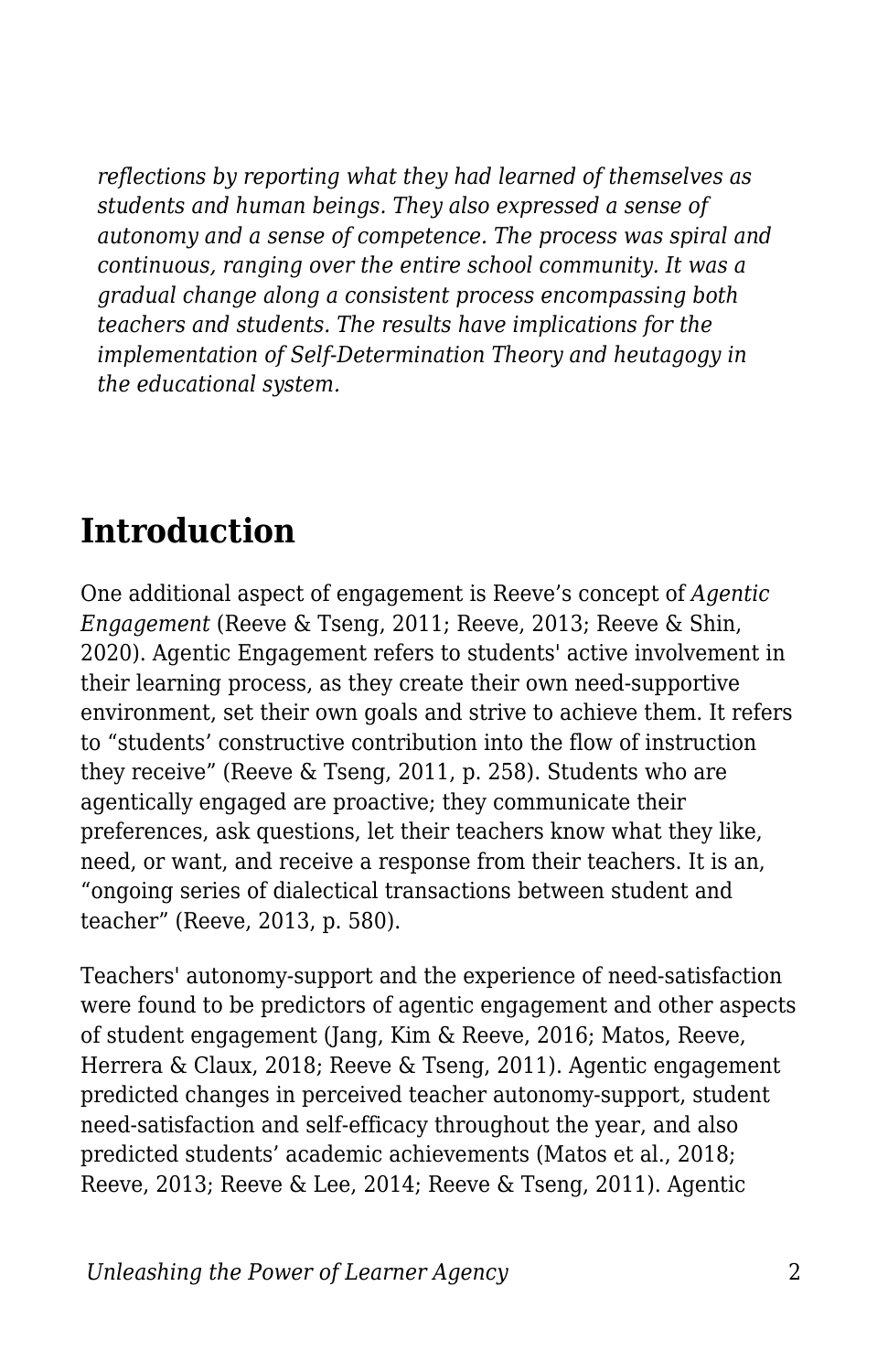engagement can also be achieved by employing heutagogy as a learning-teaching approach (Glassner & Back, 2020).

# **Heutagogy (self-determined learning)**

Following Hase and Kenyon (2013) and Blaschke et al. (2014), Glassner and Back (2020) applied heutagogy in college and university courses. Heutagogy is a student-centered learning approach in which the students, facilitated by a lecturer, determine their own learning. They decide what to study within the general topic of a course, as well as how to study and with whom. The process is followed by triple-loop reflections written by the students. Usually, they also choose how to evaluate the process and the outcomes of their learning and how to demonstrate and share the knowledge they have created. Analysis of students' reflections in Glassner and Back (2020) showed that the heutagogical learning satisfied the students' psychological needs for autonomy and competence. The authors found that "the most salient findings have been that heutagogy is student self-determined but teacher dependent. It presupposes a flexible teacher who is ready and able to trust the students and to maintain with them a genuine dialogue concerning their wandering." (p.181).

In the next section we present Tomer School and introduce its process of change and the accompanying research.

# **Tomer School**

Tomer Elementary School was established in 1972. The school consists of about 300 students in ten regular classes, organized by age, and three special-need (special education) classes, 55% boys and 45% girls. The student population comes from low socio-economic backgrounds, with about 13% of the students from immigrant families, in which Hebrew is not spoken. The faculty includes 27 teachers, about half of whom hold a M.Ed. degree. The parents are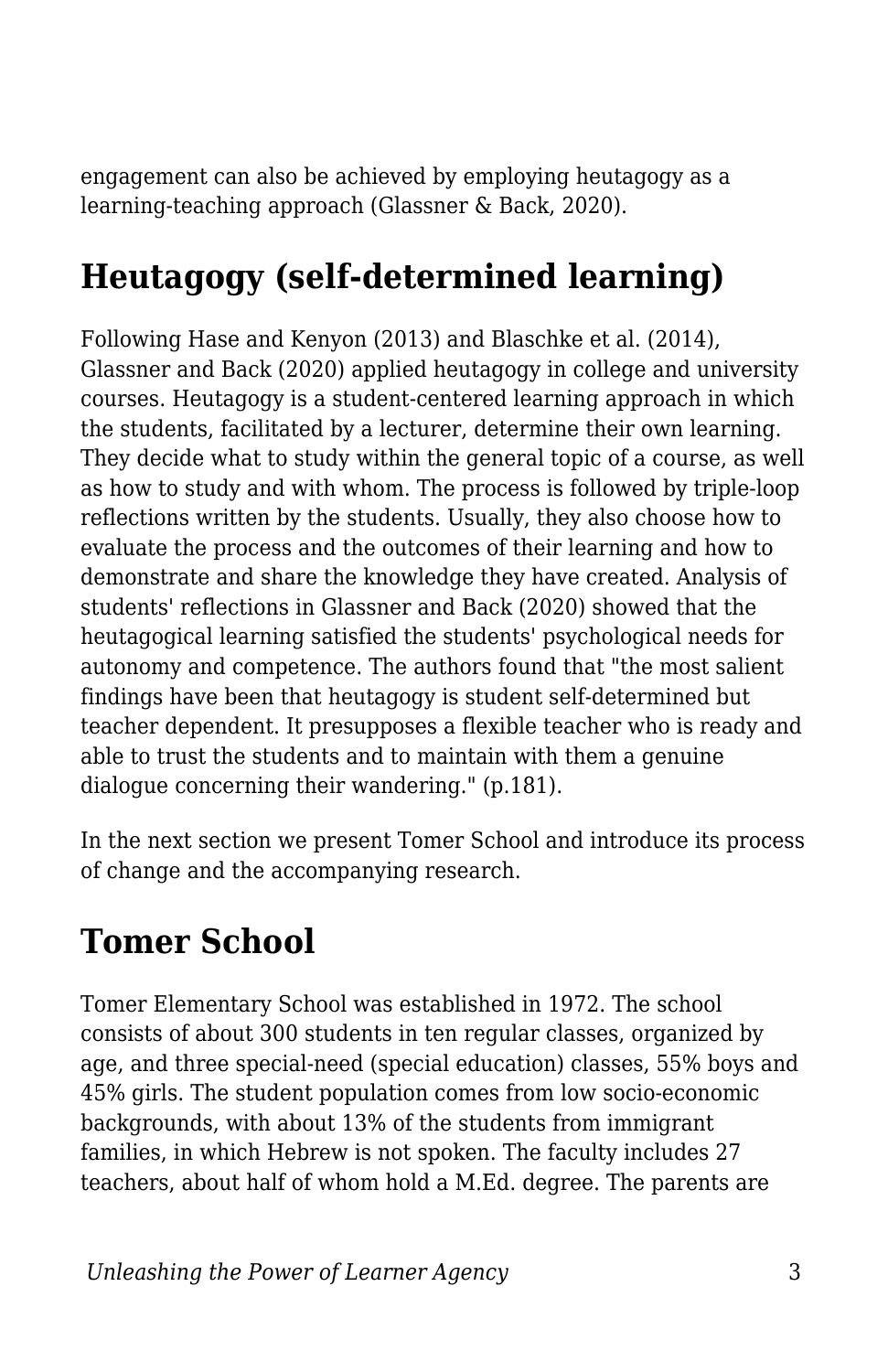involved in decision-making in various domains within the school, such as in choosing after-school enrichment courses.

In 2013, Tomer School joined a network of schools in Beer Sheva, Israel that are based on Self-Determination Theory (SDT; Ryan & Deci, 2017). This network is led by the Center for Motivation and Self-Determination at Kaye Academic College of Education. The network's goal is to promote self-determination and autonomous motivation in learning and teaching and to help schools develop into needsupportive environments (Bar-Tov & Kaplan, 2019). In 2015, the School joined the R&D, Initiatives and Experiments Division at the Israeli Ministry of Education.

In 2015, Tomer School launched an educational program aimed at promoting agentic engagement, an idea that is based on SDT and Reeve's ideas (Reeve, 2013) and the heutagogy learning-teaching approach (Hase & Kenyon, 2013; Blaschke, Kenyon, & Hase, 2014; Glassner & Back, 2020).

In 2018, the school introduced a unique induction model, aiming to create a need supportive school culture that supports beginning teachers during their initial years in the education system. The model, which is still in place, includes mechanisms for teacher induction such as matching new teachers with mentor teachers, assigning an induction coordinator, conducting workshop sessions for beginning teachers, encouraging initiatives by beginning teachers, and more.

The school was granted an Award of Excellence from the Ministry of Education for their unique model. In 2019, Tomer School was certified as an institution that promotes environmental education and sustainability for the community through multi-disciplinary and heutagogical-inspired learning.

Tomer School's vision focuses on advancing a need-supportive environment for both teachers and students, developing agentically engaged and autonomously motivated students and teachers,

*Unleashing the Power of Learner Agency* 4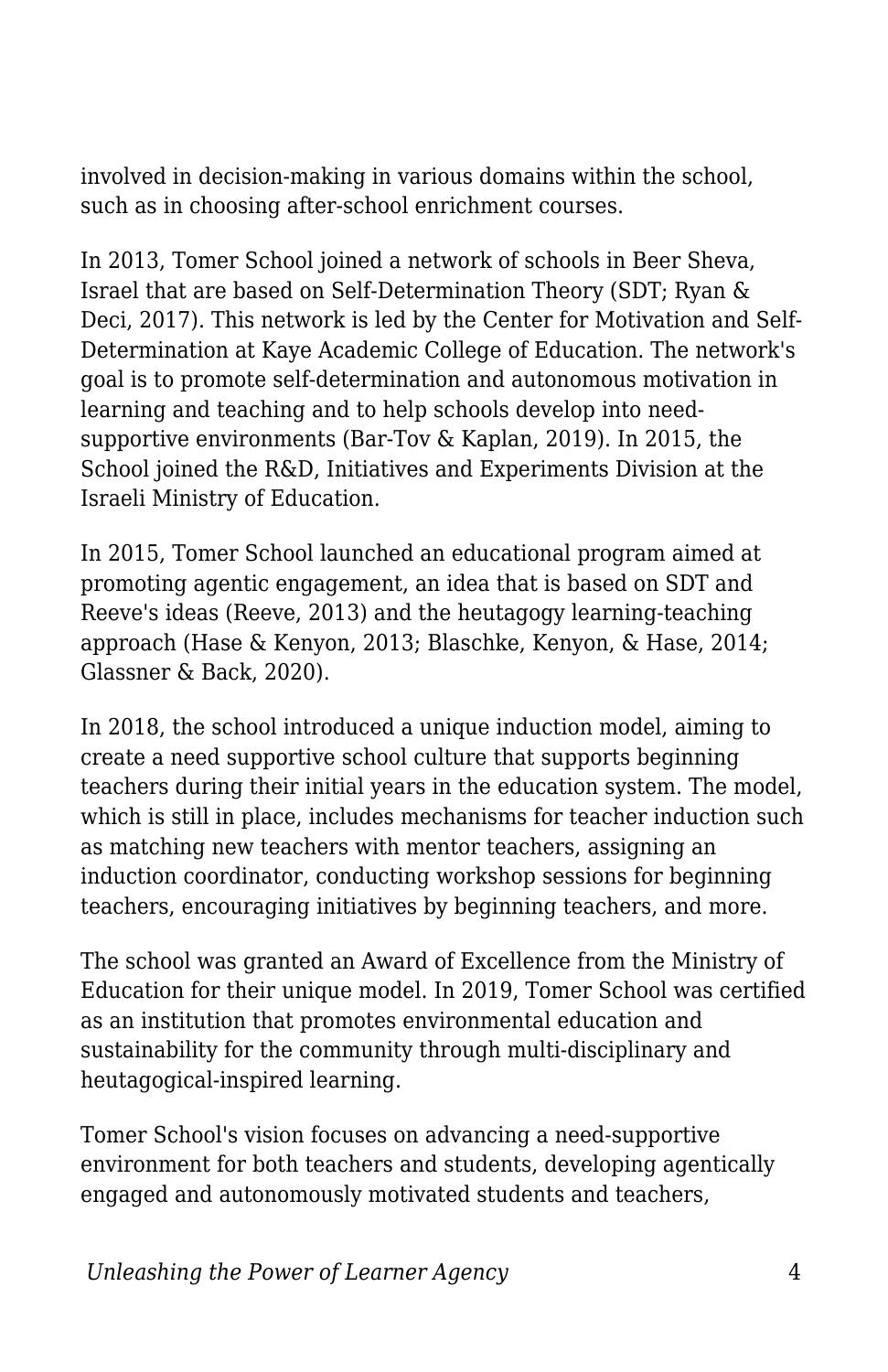providing students with opportunities to successfully develop their motivational inner resources so that they are able to lead their own social life and achieve their goals. The school emphasizes partnerships among students and teachers, aimed at creating new knowledge.'

The implementation of these ideas in Tomer was accompanied by academic research. Some of its findings are presented in this chapter. The school's unique model has been presented in education and academic conferences (Bar-Tov & Kaplan, 2019; Bar-Tov & Kaplan, 2020).

# **Bridging between theory and practice**

### **The change process and the accompanying research**

The starting point of the change process at Tomer School was the staff's dissatisfaction with the children's motivational difficulties. Children had exhibited indifference, disinterest and minimized investment in their learning, being barely involved in decisions on learning or their social life in the school. Teachers had felt they had to lead and manage the students' learning and behavior (so that the teacher was at the center while the students were passive, leading to a controlling teaching style). However, the students' progress did not correlate with the teachers' investment.

Throughout the years, since 2015, the school continuously examined students' and teachers' needs and composed a school vision to answer these needs. To address the dissatisfaction with students' motivation issues, a special team was put together to lead the process, referred to as the 'leading team', which included the principal, vice principal, school counselor, grade representatives and other position holders in the school. The leading team worked collaboratively with the principal and the faculty. Staff-wide plenaries discussed ideas and decisions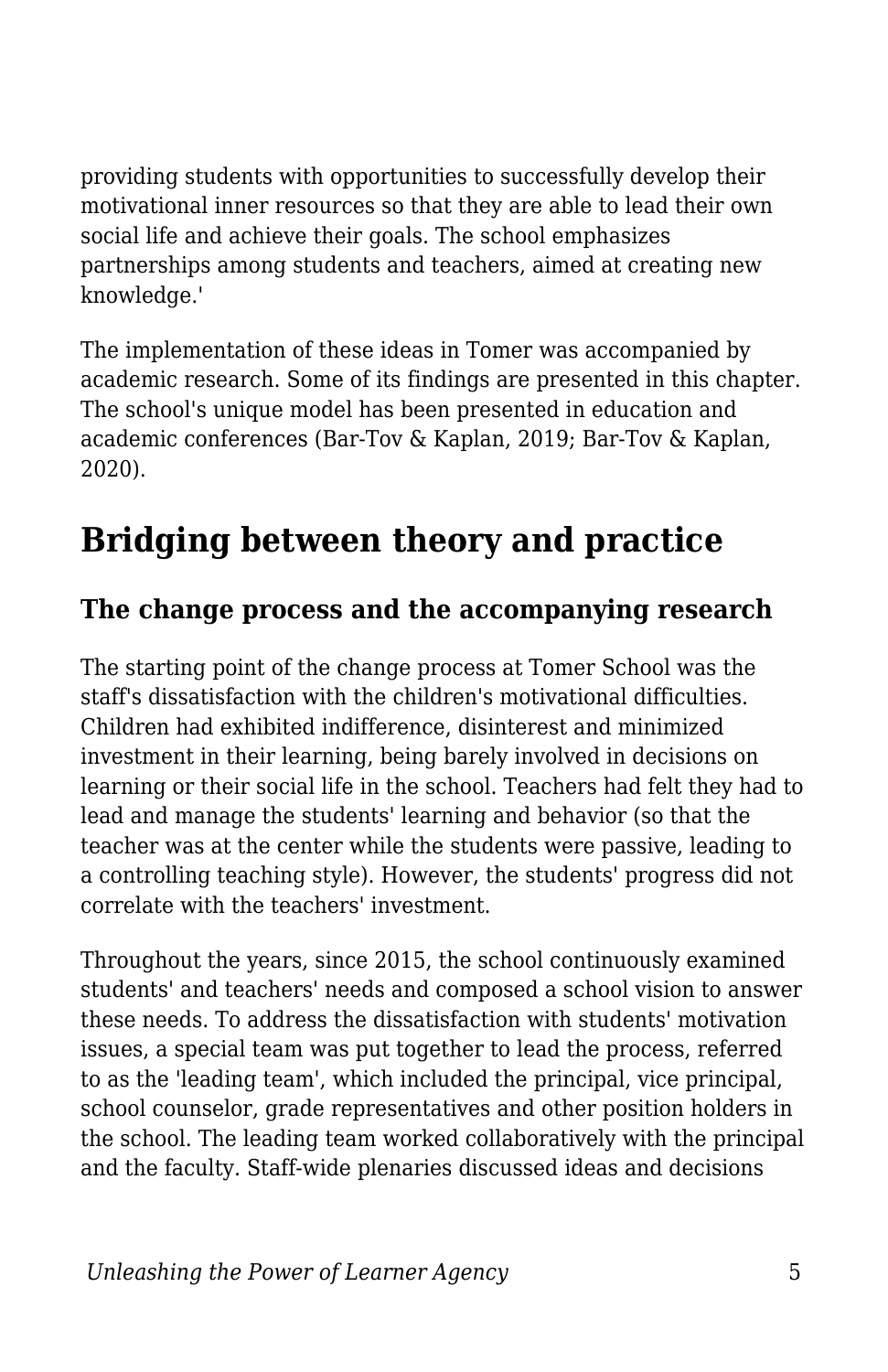made by the leading team while also bringing up issues, ideas and needs of teachers, which were then discussed by the leading team. The theory-to-practice approach of the intervention program guided the discussions of both the leading team and the plenary meetings.

The school concentrated on processes that promoted active involvement and autonomous motivation of the learners. The processes were monitored by academic advisors from Kaye Academic College of Education and the R&D, Initiatives and Experiments Division of the Ministry of Education. During the years 2015-2020, the community of teachers convened every two weeks (for a total of 30 yearly hours), often in small groups, for professional development sessions in which the teachers were active participants. The topics covered in these sessions included SDT principles and ways to create a need-supportive school environment; Agentic Engagement and heutagogy theory and implementation; the principles of sustainability and their assimilation within the heutagogical process; and assimilating digital learning tools to support self-determined learning. The school also underwent physical transformation: vegetable gardens were planted in the school yard for students to nurture; study corners were added in the hallways outside the classrooms; and several classrooms were digitalized.

The faculty's theoretical learning gradually shifted into developing actual practices that are unique to the school, some of which are presented in this chapter. These teaching tools underwent constant adjustment and improvement until their final assimilation among the students and teachers.

### **Examples of tools developed within the school**

By adopting their unique pedagogical approach, teachers at Tomer School developed a wide range of methods to promote selfdetermined, agentic, and autonomously motivated students. Some of these tools are presented below.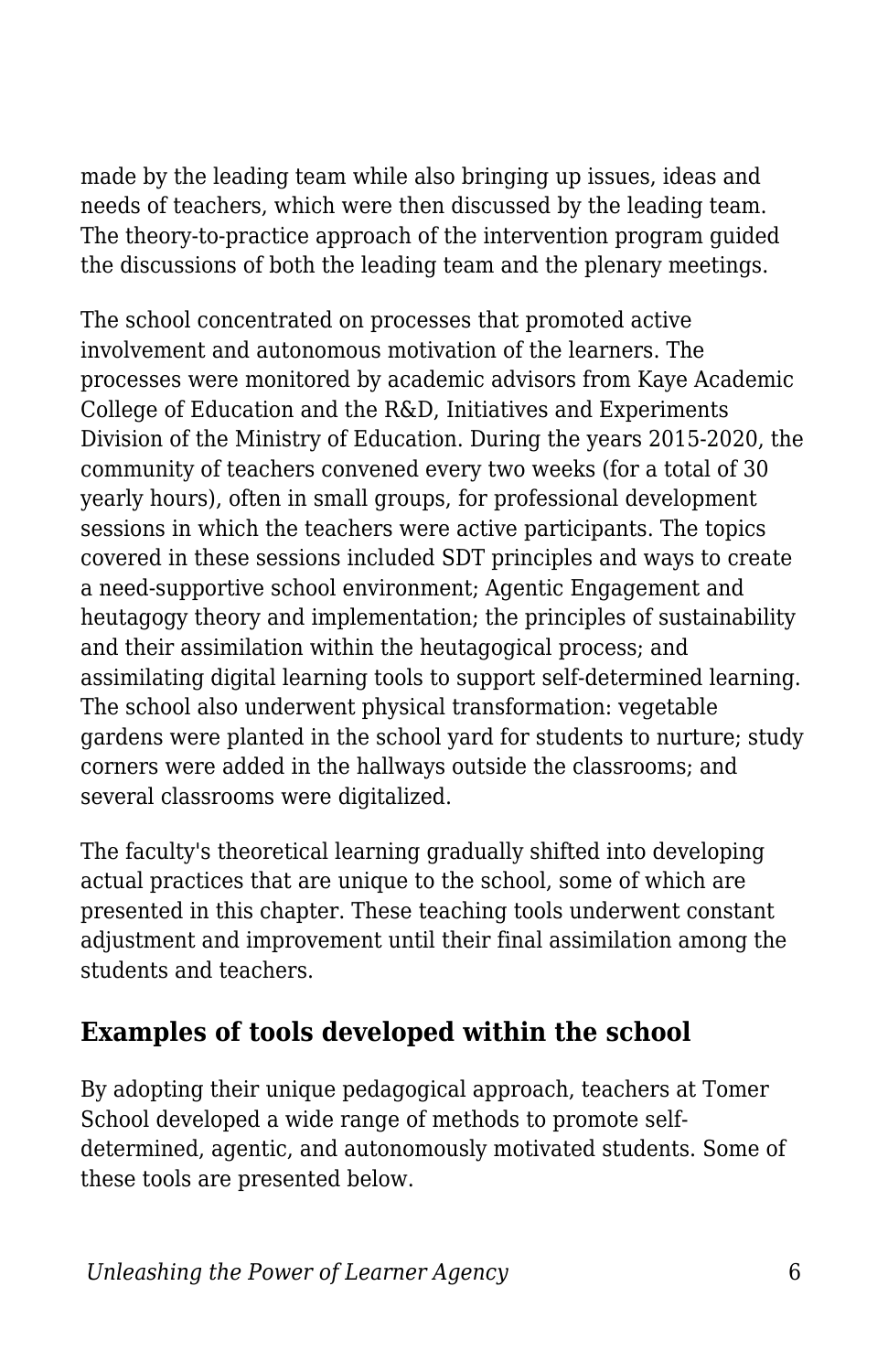*Method 1: Circles of Belonging – A heutagogical practice that supports students' psychological needs.* Circles of Belonging is a spiral program taught throughout the school grades. Its central goal was to enhance the sense of belonging of students to their various social circles: the family, the class, the school, the neighborhood, the city and the state. The program started with the teacher introducing the central theme to the class. Then, applying heutagogical principles (e.g. exploring, creating, collaborating, connecting, sharing and reflecting; see Blaschke & Hase, 2016), the students chose their own specific topic and decided how they would study it and with whom (in teams, pairs, etc.). During the time allocated for the program, the students gathered at designated times to reflect, present their learning process, indicate its challenges, ask questions, share their experiences with the class, and receive feedback. The students then took part in their own evaluation by writing up a learning assessment scale together with their teachers. When the learning culminated, each group presented its final self-learning product to the students and parents, and the final products were then also presented in a school exhibition.

The topics chosen by the students included the following: for the theme *My Neighbourhood, My City* students studied special sites within their neighborhood and city; for the theme *Israel Celebrates 70 Years of Independence*, students decided to study Israeli inventions, and the learned knowledge was presented by models and posters shown in an exhibition.

In accordance with the principles of SDT, i.e. specific ways to support students' psychological needs (see Kaplan & Assor, 2012 and Reeve, 2006), this heutagogical learning process supported the students' needs. Their need for autonomy was supported through the focus on personal fields of interest, allowing choice, and creating a real change relevant to the children's lives. Their need for competence was supported when teachers assisted them in setting optimal goals and dividing the learning process into steps for intermediate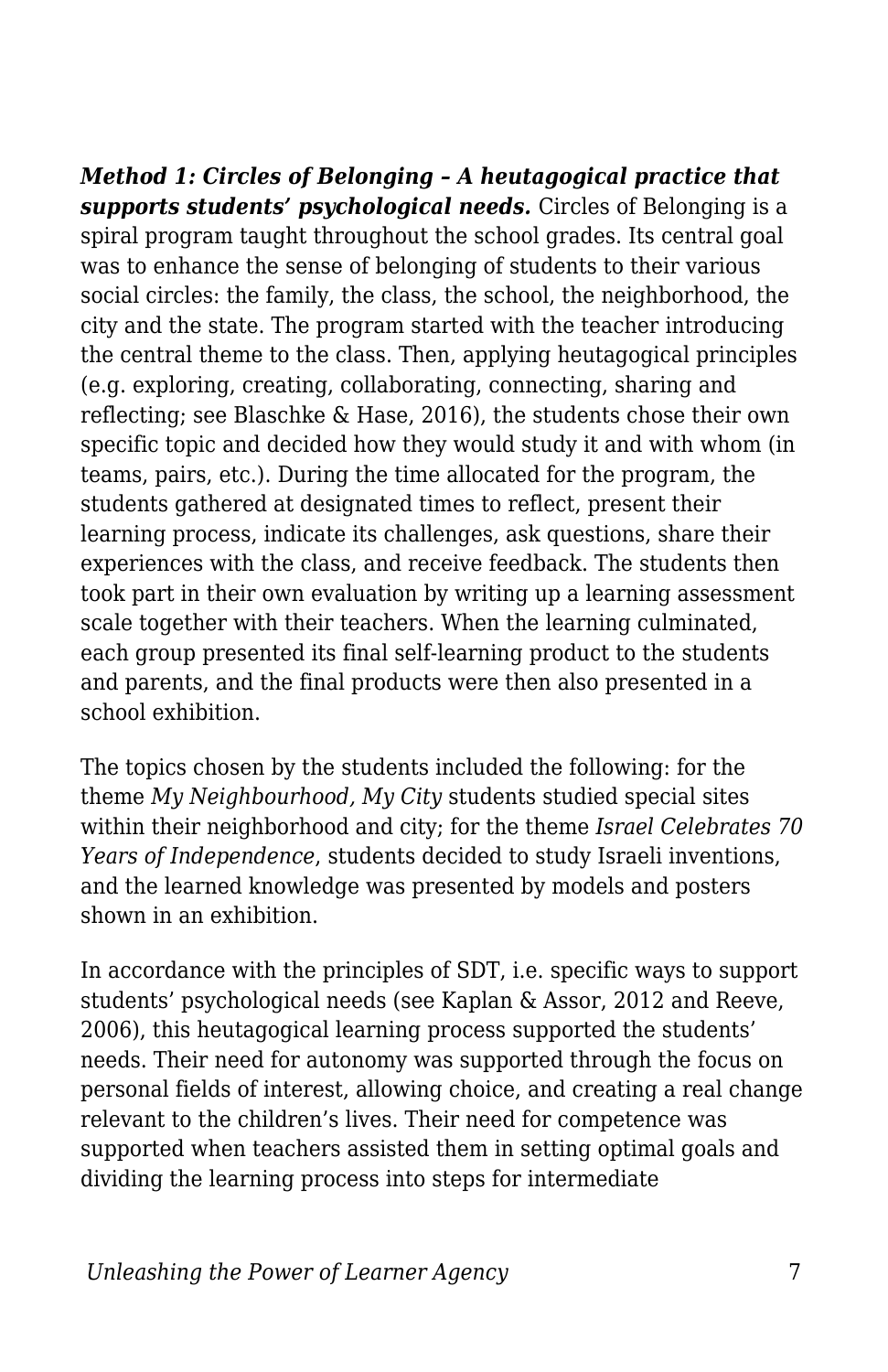presentations, questions, and feedback. Students' need for relatedness was supported when students worked in teams of shared interests, received opportunities for self-expression within the team, and took on roles while working collaboratively. The students directed their own learning with the support of the teachers.

*Methods 2-3: The Matana Diary.* An important product created in the school is termed the *Matana* diary. *Matana* means 'gift' in Hebrew, and the *Matana* diary is a journey that promotes self-awareness, selfdetermination and agentic engagement (Bar-Tov, 2018). The diary has versions for younger and older students as well as for special needs students (The language and content were adjusted for the specific age group and population). The diary contains a variety of tools: dialogic tools, a SWOT chart (**S**trengths, **W**eaknesses, **O**pportunities, and **T**hreats), self-inquiry (which is a personal learning map), a personal plan, an agency scale and a model of the agentic engagement of the student. Below are some of the components included in the diary that helped promote students' agentic engagement as reflected in a selfdiagnostic process (their proactivity and ability to set goals, and more).

#### *Method 2: Actual Agentic Engagement – I lead my own change*

**Stage one: Knowing myself better, SWOT mapping and setting a goal.** The school implemented a unique version of the SWOT tool for students' self-diagnosis. This tool allowed the students to get to know their own strengths and opportunities, which may promote their success, as well as their weaknesses and external threats, which may hinder progress and should be handled in an agentic way. The selfdiagnosis of each child was done together with the homeroom teacher. A variety of tools for teacher-student exchange developed by the school – such as empathic and need-supportive dialogue, which enables satisfaction of students' needs (e.g., to feel close to the teacher, to talk about authentic experiences and feelings, to receive specific feedback; see Kaplan & Assor, 2012) and competence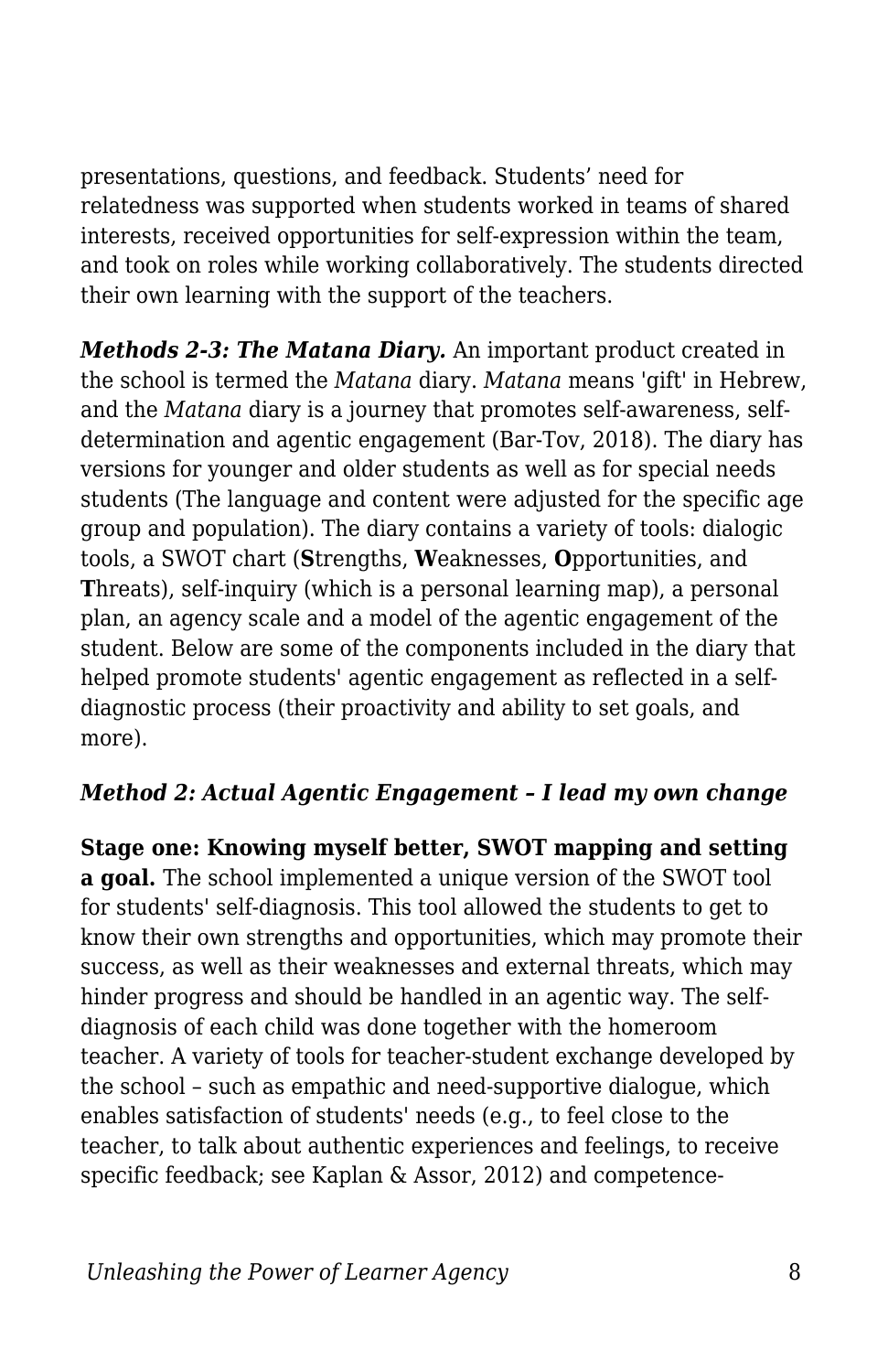supporting dialogue (Assor, 2016) – assisted in this process. The statements included in the SWOT chart also helped the teacher when convening with the student (Table 1).

#### Table 1

Example of SWOT mapping and setting goals

| Weaknesses<br>Areas in which I have to<br>improve                                                                                                                                                                                                                                                                                                                              | <b>Strengths</b><br>Areas in which I have good<br>abilities and can provide a<br>springboard for my success                                                                                                                                                                                                                                                                                 |
|--------------------------------------------------------------------------------------------------------------------------------------------------------------------------------------------------------------------------------------------------------------------------------------------------------------------------------------------------------------------------------|---------------------------------------------------------------------------------------------------------------------------------------------------------------------------------------------------------------------------------------------------------------------------------------------------------------------------------------------------------------------------------------------|
| I feel that I am weak in<br>I feel that it is difficult for<br>me to<br>I don't succeed in<br>I am not good at<br>It is difficult for me to<br>A subject that is hard for<br>$me$ is<br>I want to improve in<br>A subject in which I don't<br>succeed so much is<br>When I get to class in the<br>morning, I am not happy<br>with<br>It bothers me that<br>With friends I feel | I feel that I'm good at I have<br>strengths in<br>I succeed in<br>I like I like learning<br>In the class, I feel<br>My best friend is<br>A subject that is easy for me is<br>I'm good at learning<br>I feel it is easy for me to learn<br>When I get to school/class in the<br>morning I am<br>glad that to<br>It makes me happy when<br>With my friends, I feel<br>I feel that my behavior |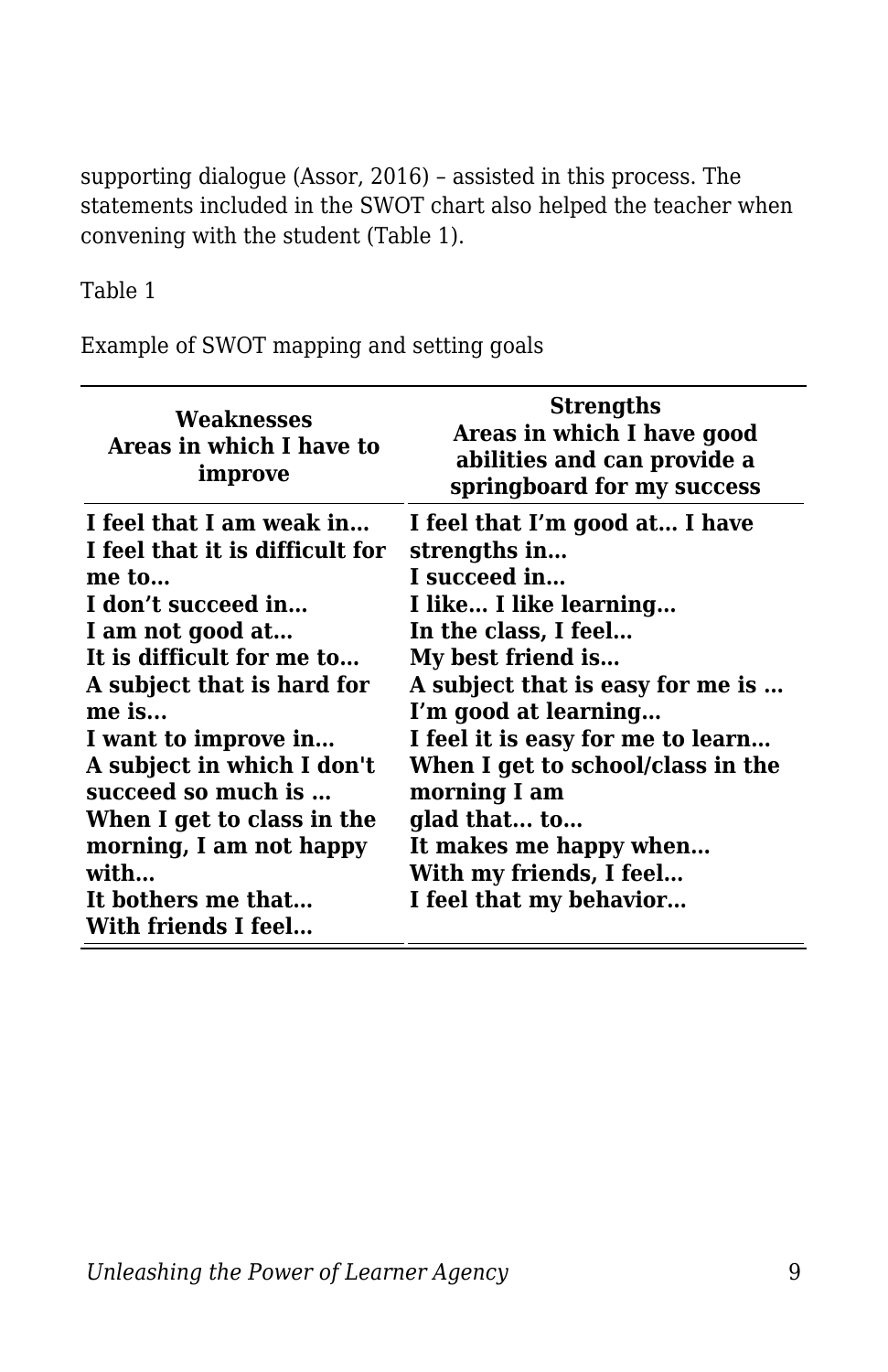| Threats<br><b>Obstacles and</b><br>disturbances that may<br>negatively affect my<br>development | <b>Opportunities</b><br>Positive opportunities that may<br>enable my success |
|-------------------------------------------------------------------------------------------------|------------------------------------------------------------------------------|
| I am afraid of                                                                                  | I get academic assistance from                                               |
| I am afraid that I will not<br>succeed in                                                       | I participate in the  committee. I<br>am active in                           |
| At home, I cannot                                                                               | I take active part in                                                        |
| It is difficult for me that                                                                     | My task at home is                                                           |
| my parents                                                                                      | My responsibility in class is                                                |
| It is difficult for me that                                                                     | I was chosen to                                                              |
| my friend                                                                                       | I integrate in                                                               |
| In class, it bothers me                                                                         | I would like to speak with the                                               |
| that                                                                                            | teacher about (afternoon classes,                                            |
| I would like the teacher                                                                        | volunteer activity, duties, friends,                                         |
| $\mathbf{t}$                                                                                    | fields of responsibility, family,                                            |
| I would like that                                                                               | teachers)                                                                    |
| I would like to speak with                                                                      | Things that the teacher does that                                            |
| the teacher about                                                                               | make me feel good                                                            |
| (family, friends, teachers,                                                                     | Things in my class that make me                                              |
| learning)                                                                                       | learn willingly                                                              |
| Things the teacher does                                                                         | When something is difficult I ask                                            |
| in class that bother me                                                                         | for help.                                                                    |
| Reasons why I don't want                                                                        | I help                                                                       |
| to learn in my class                                                                            |                                                                              |

#### **Stage two: Setting self-improvement goals and a work plan**.

Following the self-diagnosis, each student decided on one or more self-improvement goals in either the academic, behavioral, social, or the emotional areas. This stage was accompanied by a teacher, who helped the students to identify their strengths and utilize them to achieve their goal. Each student brainstormed what they could do to achieve their goal and who or what might help them, and then devised a plan that included operative, achievable objectives and a timetable. For example, a student whose learning capabilities were impeded by emotional regulation difficulties set a goal to improve her behavioral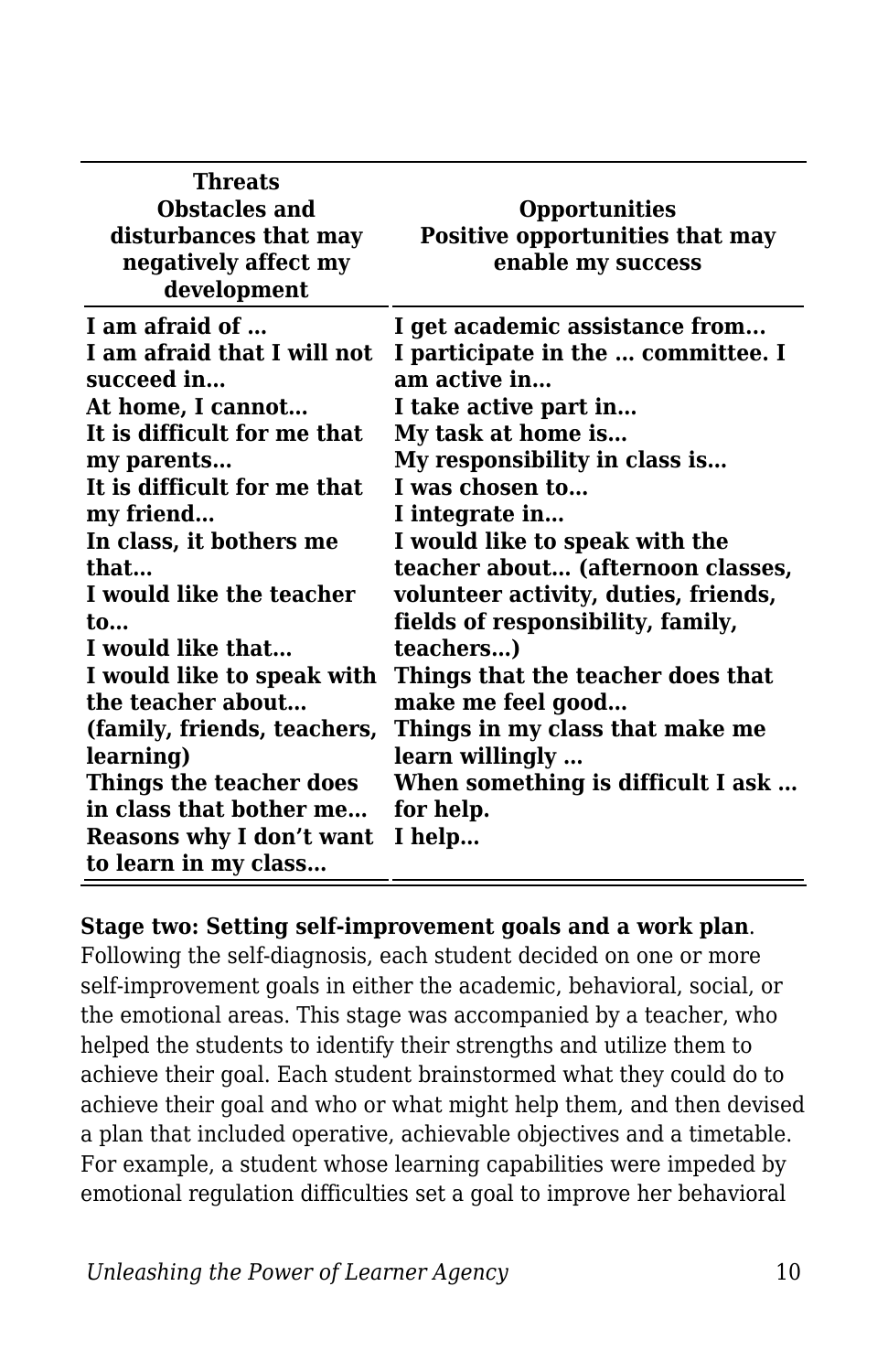self-control. She decided on steps towards her goal, such as to take on a social role at the school. As a result of these steps, her behavior and consequently her academic performance improved.

#### **Stage three: Formative feedback and periodic meetings with**

**the teacher**. During the timeframe set by the students for achieving their goals, they met with their teacher routinely in order to create a need-supporting dialogue. The teacher might, for example, give the child constructive feedback, convey messages about recruiting personal efforts and capacities, remind the student of his or her strengths, and brainstorm with them ways to overcome difficulties.

**Stage four: Summative feedback and presentation of the products.** At the end of the period set by the student for selfimprovement, the students assessed their own success in achieving the goal (on a scale of *not at all*, *to some extent*, *to a large extent*). They also wrote a reflection, with the help of their teacher, to produce insights and set further goals. The students recorded this process in their Matana diary. Students could choose whether to present their products to the parents in a teacher-parent-child conference.

*Method 4: My Agency Probe.* This method is based on the definition of Agentic Engagement as the students' constructive contribution to the flow of the teaching process (Reeve & Tseng, 2011). The Agency Probe allowed students to choose a learning activity from their classroom and examine it from their own point of view in various aspects, such as their level of interest and involvement, their level of self-expression and how much the activity was meaningful to them. This provided the teacher with valuable feedback and encouraged him or her to adjust the lesson so that it could better answer students' needs. For their part, students examined what *they* could do to improve their involvement and satisfy their own needs. This tool is presented below.

Table 2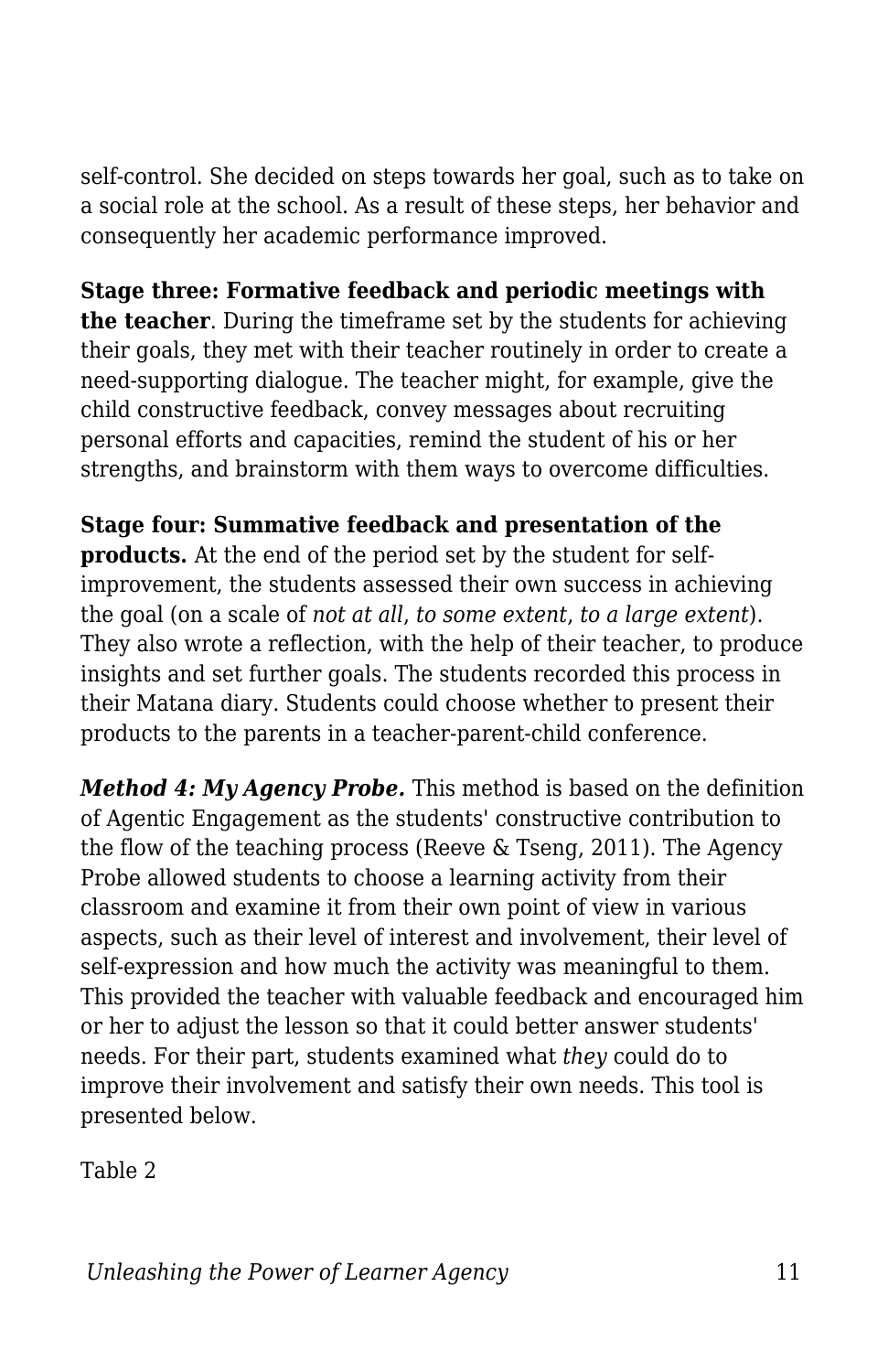Example of Agency Probe

| The lesson/activity that I choose:                                                                                                                                                                                                                                  |              |                      |                      |                                                      |  |
|---------------------------------------------------------------------------------------------------------------------------------------------------------------------------------------------------------------------------------------------------------------------|--------------|----------------------|----------------------|------------------------------------------------------|--|
| To a<br>great<br>extent                                                                                                                                                                                                                                             | Verv<br>much | <b>Some A little</b> | <b>Not</b><br>at all |                                                      |  |
|                                                                                                                                                                                                                                                                     |              |                      |                      | To what extent was the<br>activity interesting?      |  |
|                                                                                                                                                                                                                                                                     |              |                      |                      | To what extent did I feel<br>involved?               |  |
|                                                                                                                                                                                                                                                                     |              |                      |                      | To what extent did I feel I<br>could express myself? |  |
|                                                                                                                                                                                                                                                                     |              |                      |                      | To what extent did I feel it<br>was important to me? |  |
| $11.721$ and $1.7$ and $1.7$<br><b>TATION IN TURBE IN THE SECOND IN THE SECOND IN THE SECOND IN THE SECOND IN THE SECOND IN THE SECOND IN THE SECOND IN THE SECOND IN THE SECOND IN THE SECOND IN THE SECOND IN THE SECOND IN THE SECOND IN THE SECOND IN THE S</b> |              |                      |                      |                                                      |  |

What do I choose to improve and how? What do I want my teacher to know?

# **Findings: The perspectives of teachers and students**

### **Teachers' voices**

In this case study, nine teachers and three members of the leading team were interviewed in semi-structured interviews that examined their views about the program goals, teachers' and students' agentic engagement and motivation, their personal experiences and the practices they used. The findings point to meaningful processes within the school (Bar-Tov and Kaplan, 2020; Bar-Tov & Kaplan, 2019; Kaplan & Madjar, 2019) and indicate that the difficulties experienced by teachers prior to the program have been addressed.

All teachers reported a slow and multifaceted change extending over several years that required, and still requires, an investment of time and effort to change their conceptions, to adapt new practices and to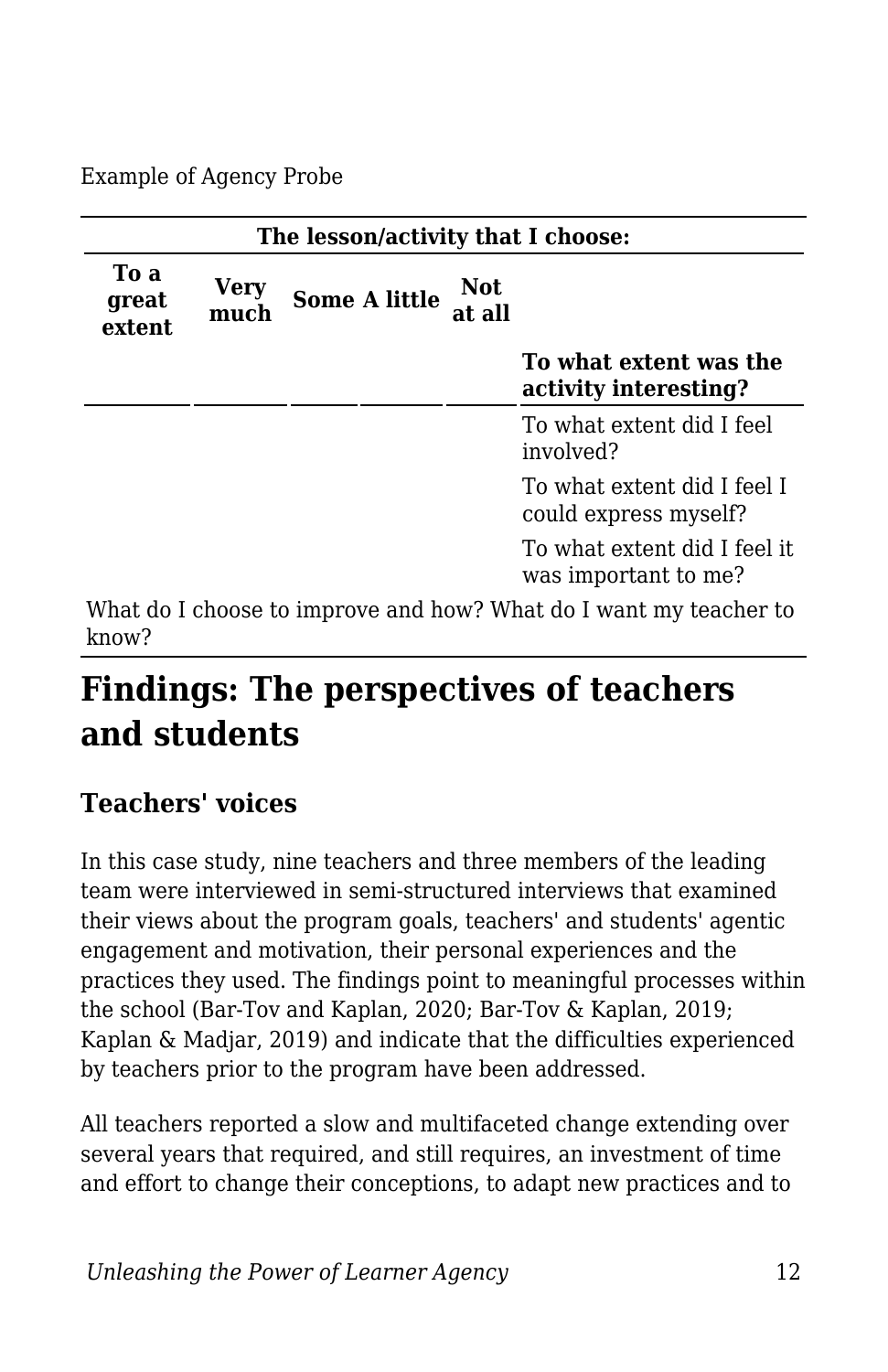deal with uncertainty and difficulties. Examples of such difficulties include feeling unprepared before a lesson that was supposed to be led by students, or feeling uncertain when a student runs a lesson, which might develop in unexpected directions. They reported changes in their own beliefs and teaching methods. Traditional learning has shifted towards learning based on active involvement, choice, and students' self-determination and agency. There has been a change from teacher-centered to student-centered learning. Teachers gradually learned to allow the students more independence and to let go of their need to control (the students, the lesson).

All the teachers expressed intrinsic goals and beliefs concerning the students, which reflected the changes they had undergone. They would like to see a student who is curious, proactive and involved in his academic and social life: a student who sets goals and strives to achieve them, *'an active, agentic student who takes his destiny into his own hands and leads his own life' (interviewee 8).*

While initially, teachers thought that meaningful learning would only occur if they transfer the knowledge themselves, believing that only an authoritative teaching style might bring about a change, they now realize that the key is in granting autonomy to the students and letting them lead their own learning.

Furthermore, the school has formulated a uniform language of professional terms while developing and implementing practical tools to put its educational approach into practice. The following statements demonstrate the transformation experienced by the teachers as they developed an orientation towards and practices of student-centered teaching:

'Amazing. They have independence, they have autonomy and they have their ambitions and their goals. It's wonderful. It's great to see that… It wasn't easy, knowing how much to let go and granting them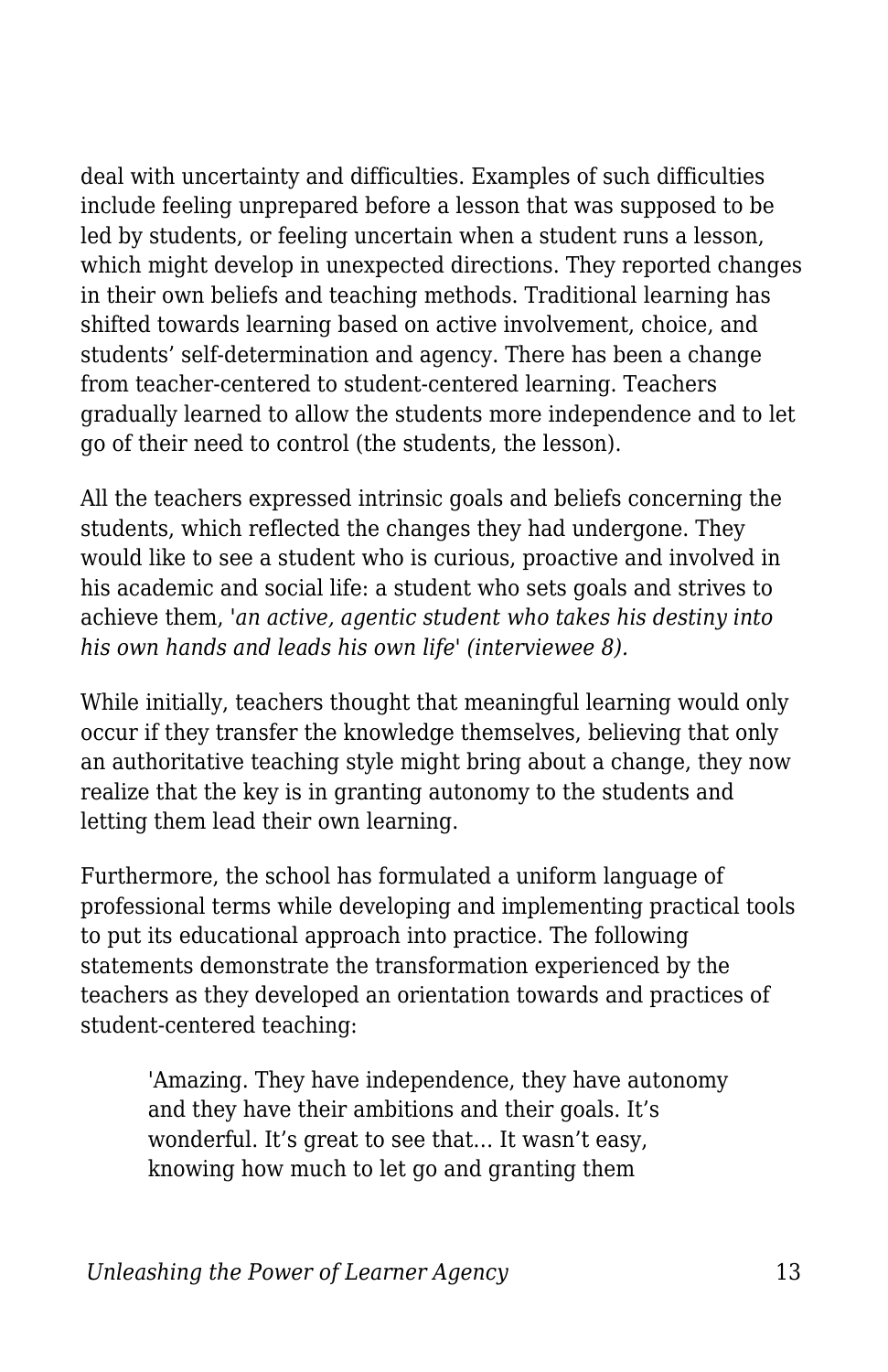independence.' (interviewee 1).

'Within a few years I learned to let go. What do I mean by 'let go'? Knowing that the child, the student, has capabilities that haven't been given an opportunity to shine because we, the teachers, have held – what's the expression? – held the cards close to our chests, and didn't trust our students.' (interviewee 6).

These changes occurred in an environment that supported the psychological needs of the teachers, too. The need for student autonomy, for example, was supported when the program (and the principal) enabled teachers to realize their capacities, express their ideas, and share difficulties in a supportive atmosphere. We can also see support in teachers' competence. Teachers' initiatives were encouraged and it became legitimate to bring up difficulties and dilemmas without feeling threatened or judged.

### **Students' voices**

The school counsellor interviewed 13 children in grades  $4<sup>th</sup>$  to 6th through semi-structured interviews that focused on their learning experiences, motivation, views on the school's learning-teaching methods and their social life (Kaplan & Madjar, 2019).

Students spoke about the opportunity to experience new things, express their own interests, fulfill their dreams, discover their own abilities and work both independently and collaboratively with classmates. These experiences resulted in the creation of new knowledge, bringing about creativity and curiosity-led involvement (autonomous motivation):

'They let me open up my mind, be creative, try new things, things I would like to see exist... these are new things, different and special things.' (interviewee 8).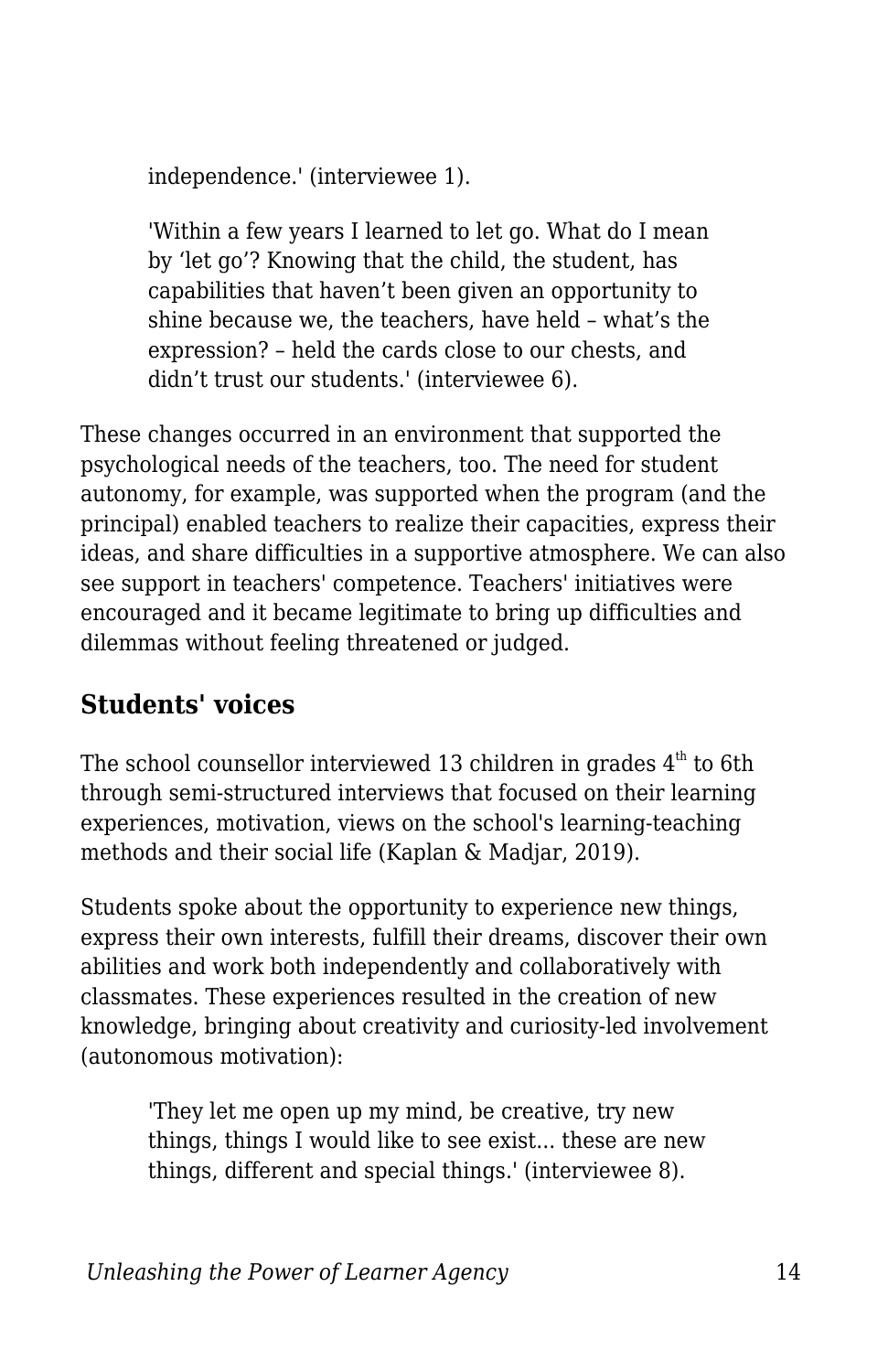'I thought what I would do if I wanted to change anything about today's technology, improve something in the world. I had an idea and we managed to do… ah… many things, we also had a kind of invention fair for Israeli inventions, and each one exactly according to his dream or his opinion and what he knows, he succeeded… I saw in myself things I didn't even know I could do.' (interviewee 5).

Responses indicated a proactive approach to learning and to social life. The students described opportunities where they were provided to express their needs and preferences and to lead their own learning and social life. For example:

Interviewer: what makes you satisfied?

Interviewee: that we can express ourselves.

Interviewer: how?

Interviewee: that we can invent something we want, not that they (the teachers) want, that we want.

Interviewer: and how does that affect your drive to learn?

Interviewee: better, because they let us express ourselves. (Interviewee 14)

Students exhibited triple-loop reflection when they reported what they had learned about themselves as students and human beings:

I learned about myself that when I set goals for myself I achieve them… I have nothing to fear… (Interviewee 9).

I learned that I know what I want and I stand up for my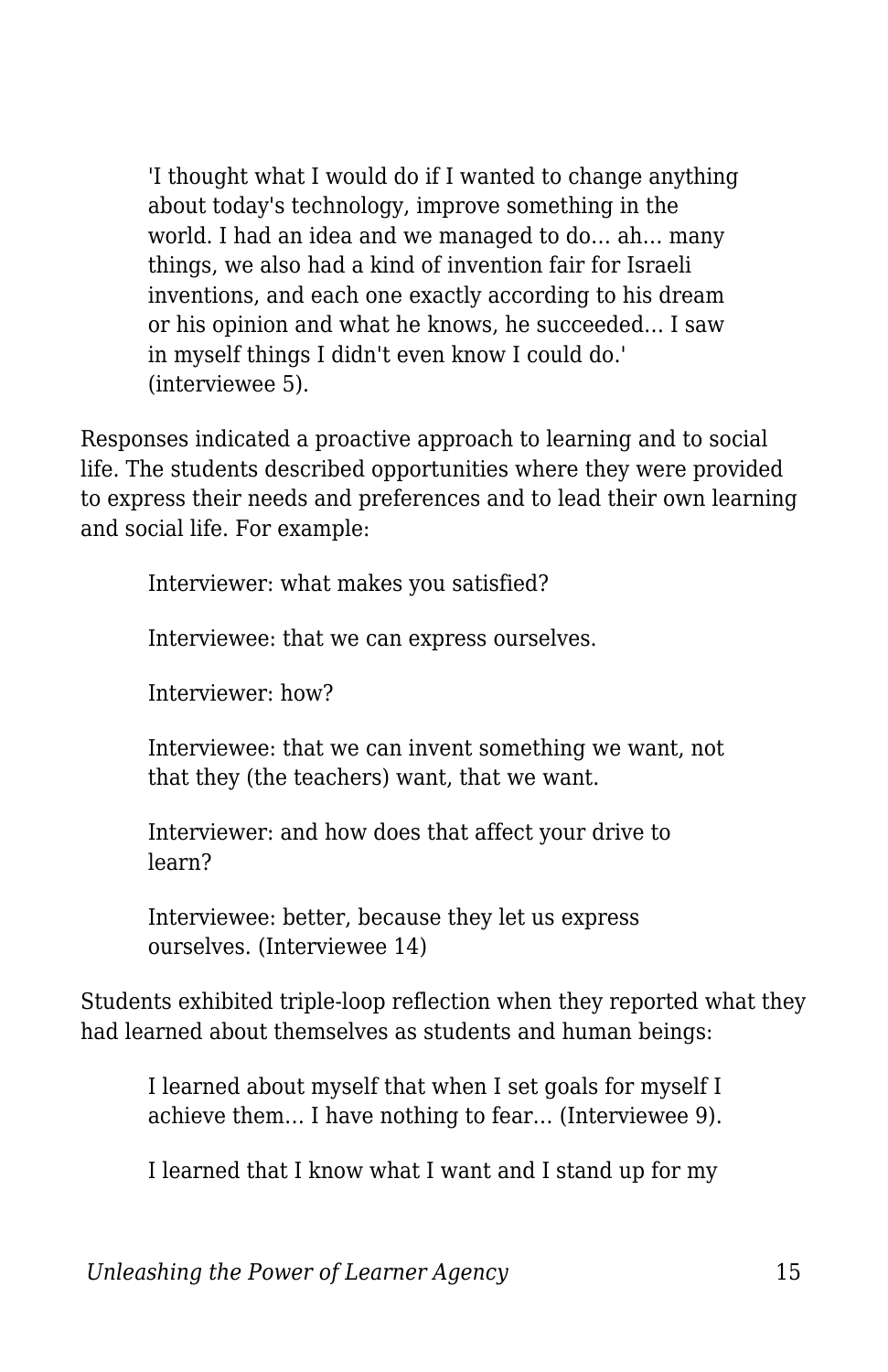views… (Interviewee 9).

I do things my own way and nobody else's way… (Interviewee 14).

While teachers' interviews emphasized pedagogical aspects, students highlighted the social aspect, focusing on the need for belongingness to their peers and on various ways of achieving this goal (e.g. group learning, setting social goals):

'I am a girl who likes to help and support friends, as much as I can… to help friends and contribute to the school, and I can do that in the school.' (Interviewee 10).

Children expressed a sense of autonomy, choice and motivation. Their reports indicate a variety of ways that teachers supported their autonomy.

'The teacher lets us be very free, think about all kinds of things we would like to do… a sense of 'you do what you want and if you make mistakes it's okay, mistakes happen'… to feel that what we do is in our hands and in no one else's hands and that kind of thing… '(Interviewee 11).

'You learn about the thing you feel most connected to in the world, the thing you love the most, how could you not want to study it? (Interviewee 14).

The *Matana* diary promoted students' awareness of their feelings, opinions, and preferences. It enhanced their sense of competence and trust in their abilities, allowing them to discover inner strengths and solve social problems.

Interviewer: How important is it to you, how helpful is it to choose your goal in your diary?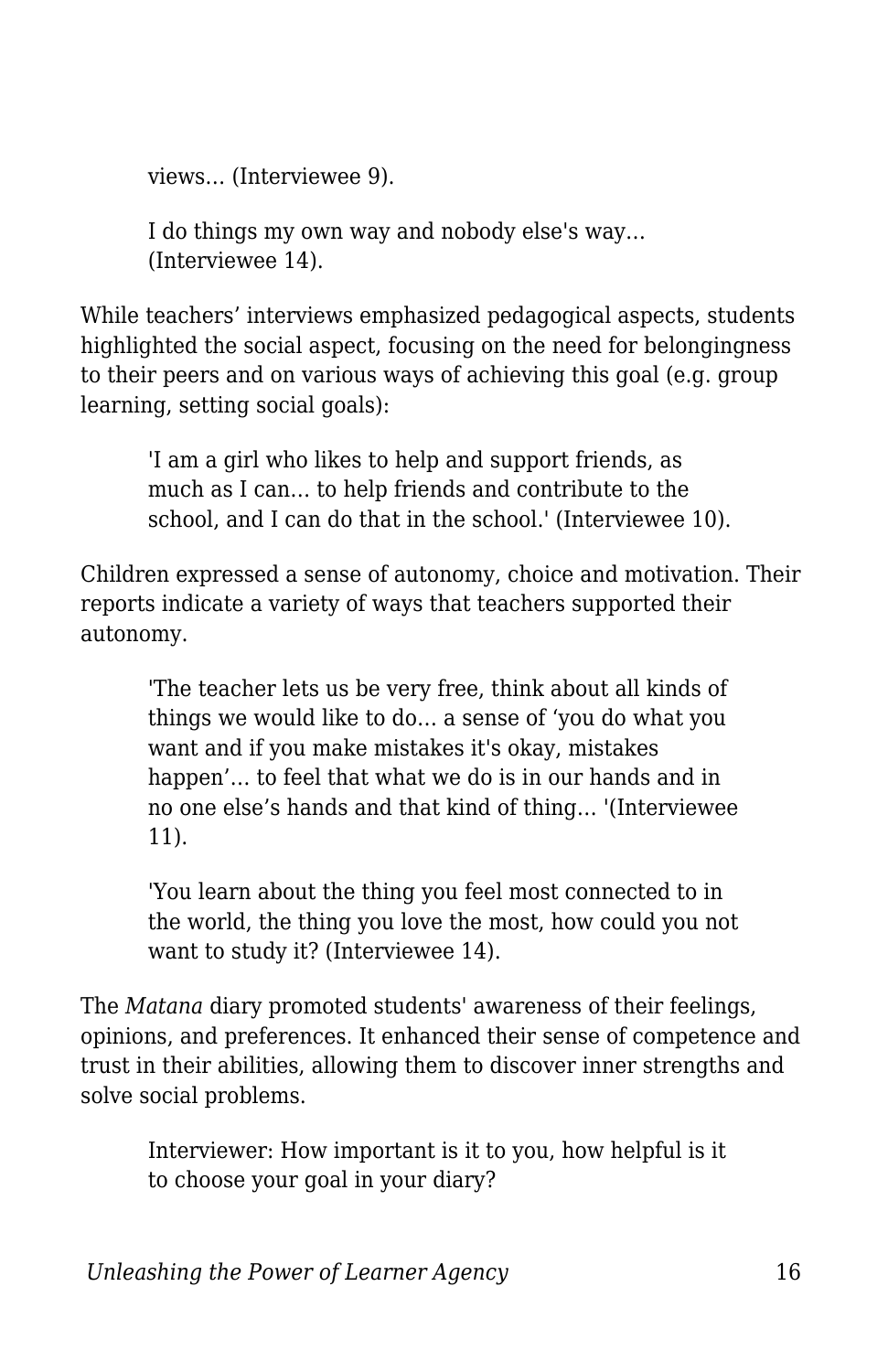It helps me understand what I need help with, what I like, what I'm strong at academically, what I enjoy doing, and then I plan how to achieve my goal (interviewee 11).

Children also expressed feelings of belongingness to the school, to their peers and to their teachers. Working in groups also enhanced social relationships. The students consulted with their teachers, and these dialogues made them feel that there was a caring and dependable figure that could help them cope with difficulties.

'Being a student at Tomer is really fun because they always listen to you, always give you an opportunity to express your feelings and do things that will benefit you and other students… a child who comes to school has a great opportunity to succeed and meet new friends.' (interviewee 5).

# **Conclusion**

The process of change at Tomer Elementary School was spiral and continuous, and ranged over the entire school community. It was a gradual change through a continued, consistent process in an environment that supported the needs of both teachers and students. This endeavor is not without hurdles but it allows teachers to meet the challenges, continue to construct their pedagogical worldview and build the appropriate methods to fulfill their dreams regarding learning and teaching.

We can conclude that schools should strive to be need-supportive environments that enable agentic realization of students' capabilities and interests. Teachers should understand SDT principles and heutagogy practice by experiencing them. It is most important to trust the teachers' capabilities to learn as a model that encourages them to trust their pupils' abilities. This can be done by supporting the teachers' psychological needs. The trust given to them modeled a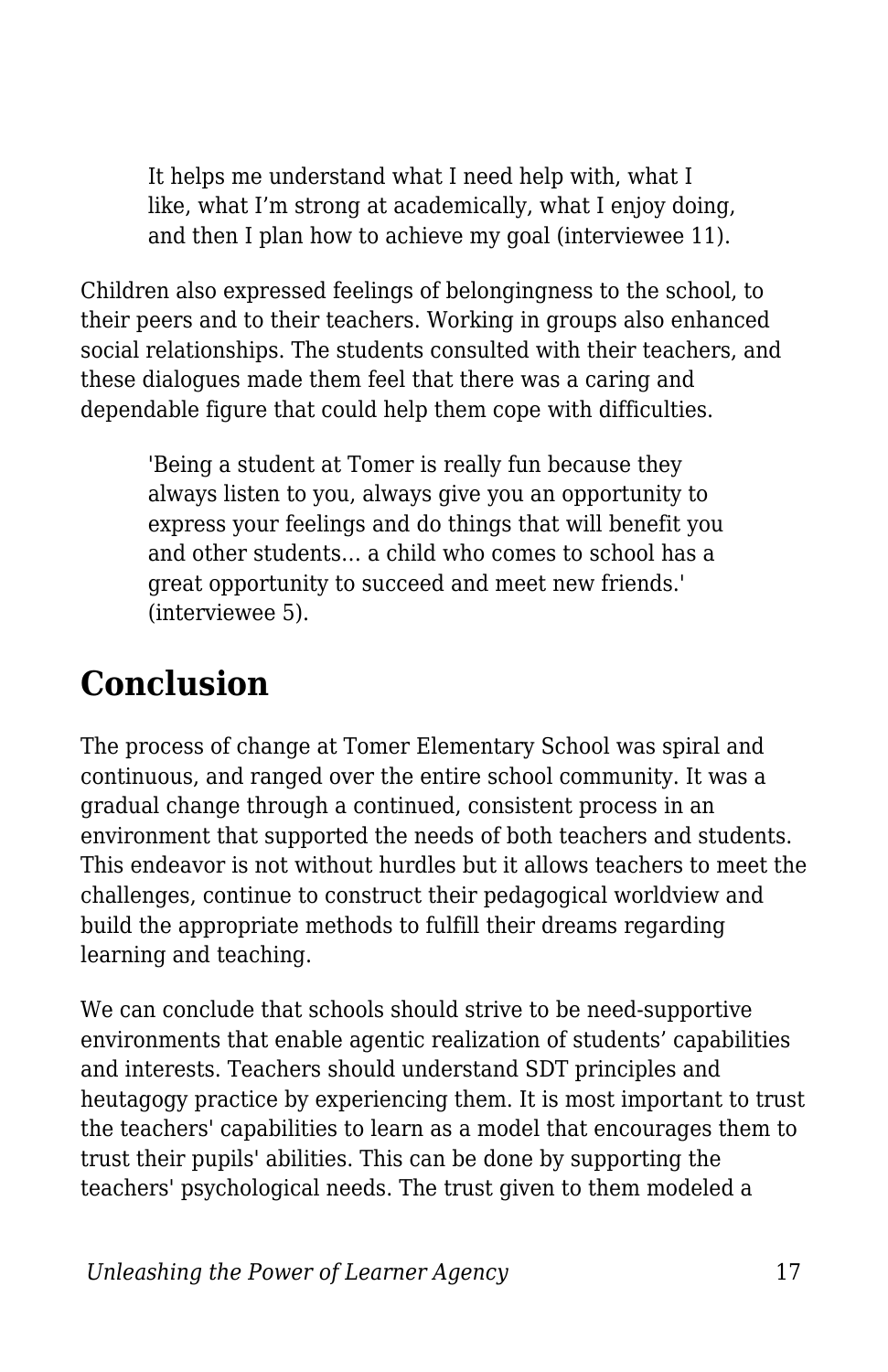parallel process with the students.

The teachers attested that they had shifted from teacher-centered education to a student-centered approach.

The qualitative study (Kaplan & Madjar, 2019) exposes the connection between theory and practice. In order to develop autonomous motivation and to be agentic, students need to trust their teachers and classmates and to feel trusted by them (i.e., they need to feel a sense of relatedness). They also need to feel capable of being selfdetermined and active learners and self-aware about who they are as learners, what they want and what their needs are (a sense of competence and autonomy),

Heutagogy practice allows learners to lead themselves in an agentic way. Yet we have learned that it is important to scaffold the process. Both teachers and students need assistance as they adjust to the new approach. This understanding is behind the development of specific tools at the school, which provided scaffolding for teachers so that they could practice and apply ways to support their students' psychological needs and encourage heutagogical teaching and learning.

The role of the school principal in this untraditional process is to be a role mode supporting teachers' autonomy and encouraging teachers' and students' initiatives as part of a school culture. We conclude this report with the principal's testimony as given in the interview:

We are excited to see the shine in the students' eyes and their joy of learning. The children are very active and their voices are heard much beyond the lessons. The children lead projects of their own initiatives when they identify a need; they write to me as their principal quite a lot of letters …, they convene with me and conduct open dialogue and start acting. We want our children, the citizens of tomorrow, to be active participants and to act for themselves and their communities, and these children are actually out there doing it.

*Unleashing the Power of Learner Agency* 28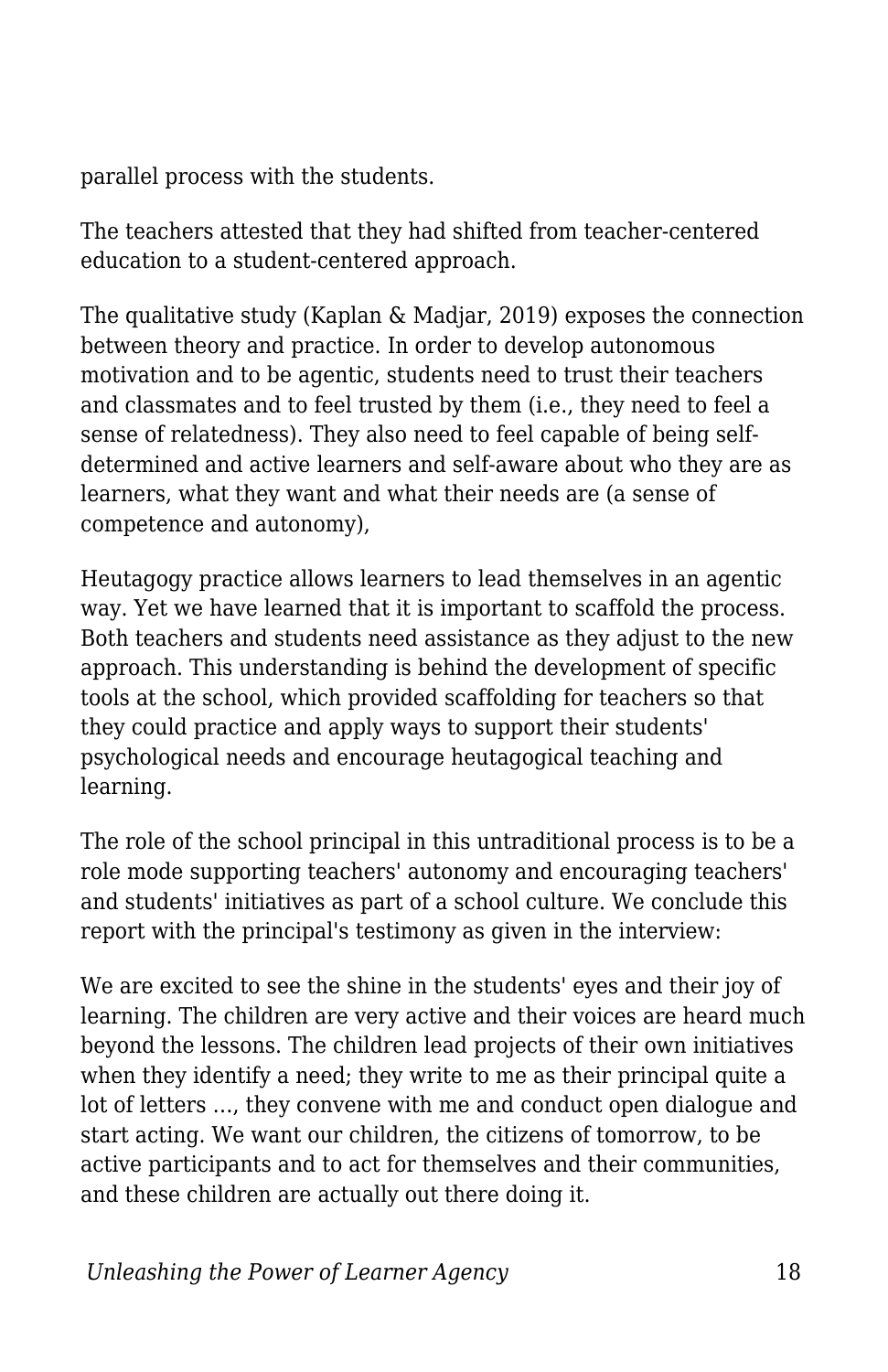As this manuscript is being written, Tomer School is conducting remote learning due to the COVID19 pandemic. The learning methods at this unusual time include a heutagogical learning setup in which the students manage their own school day at least once every week. They choose their own study topics and decide how to represent the new knowledge and how to assess the process and its products.

## **References**

- Assor, A. (2016). An instruction sequence promoting autonomous motivation for coping with challenging learning subjects. In W.C. Liu., J.C.K. Wang., & R. Ryan (Eds.). *Building autonomous learners: Perspectives from research and practices using selfdetermination theory*, pp. 129-152. Springer.
- Assor, A., Kaplan, H., Feinberg, O., & Tal, K. (2009). Combining vision with voice: A learning and implementation structure promoting teachers' internalization of practices based on self-determination theory. *Theory and Research in Education,* 7, 234-243.
- Assor, A., Feinberg, O., Kanat-Maymon, Y., & Kaplan, H. (2018). Reducing violence and promoting caring in non-controlling ways: An educational change program based on self-determination theory. *The Journal of Experimental Education, 86*(2), 195–213. doi[:10.1080/00220973.2016.1277336](https://doi.org/10.1080/00220973.2016.1277336)
- Bar-Tov, I. (2018). Matana manual for teachers, unpublished manuscript, Tomer School.
- Bar-Tov, I., & Kaplan, H. (2019). Promoting agentic engagement and self-determination in Tomer Elementary School, Beer Sheva, Israel: A model of academy-field partnership, from theory to practice. Poster presented a the *7th International Self-Determination Theory Conference,* Amsterdam*.* May 21-24, 2019.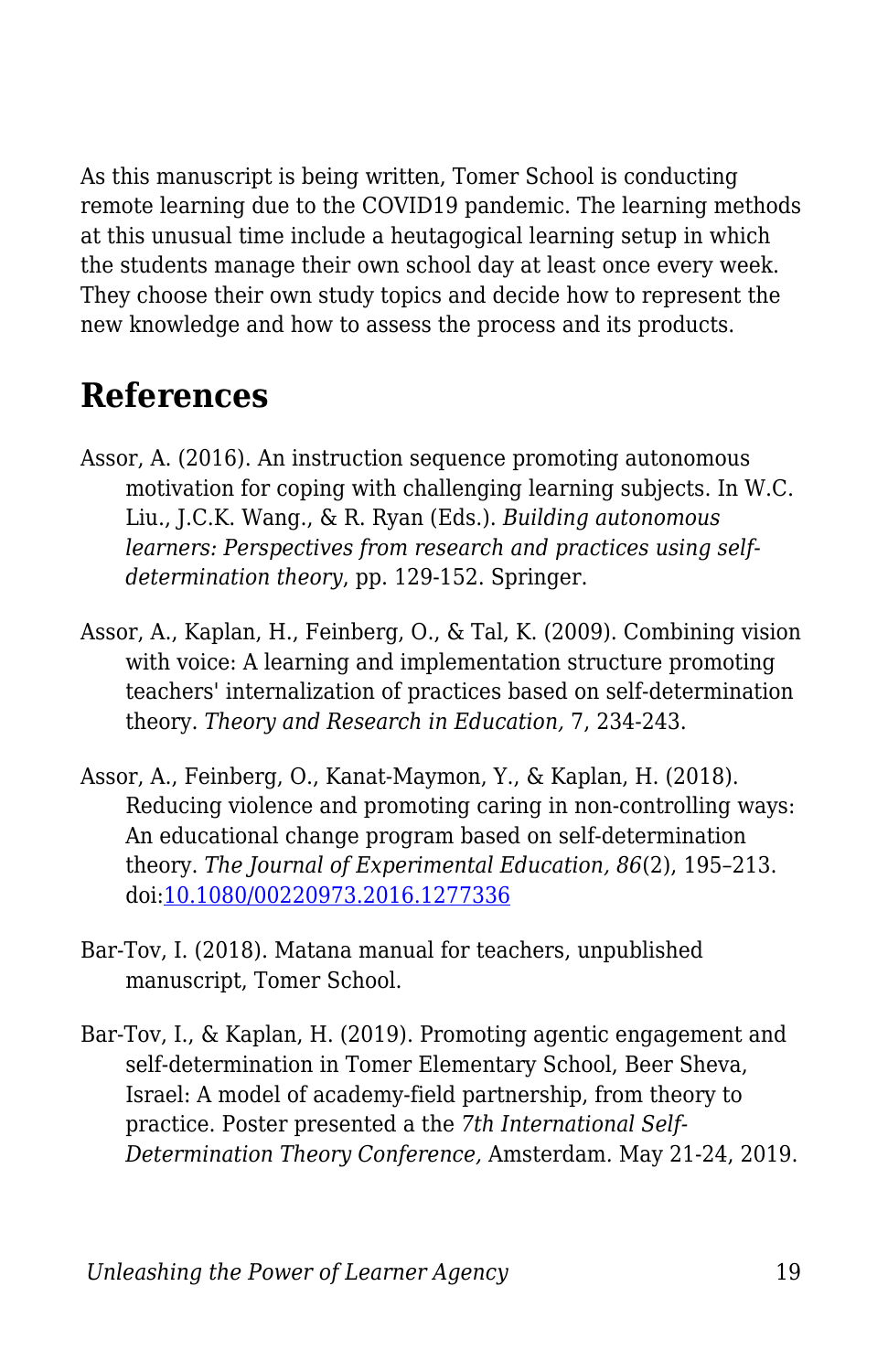- Bar-Tov, I., & Kaplan, H. (2020). Promoting agentic engagement and self-determination in Tomer Elementary School, Beer Sheva: Paper presented at *KEd-2020 conference, The Research and Evaluation Authority*, Kaye Academic College of Education, Beer Sheva (February)
- Blaschke L. M., Kenyon, C. & Hase S. (Eds.) (2014), *Experiences in self-determined learning*. Amazon.com Publishing. ISBN 1502785307
- Blaschke, L. M., & Hase, S. (2016). A holistic framework for creating twenty-first-century self-determined learners. In B. Gros, Kinshuk, & M.Maina (Eds.), *The future of ubiquitous learning: Learning designs for emerging pedagogies* (pp. 25–40). Springer.
- Cheon, S.H., Reeve, J., Lee, Y., & Lee, J-W. (2018). Why autonomysupportive interventions work: Explaining the professional development of teachers' motivating style. *Teaching and Teacher Education, 69*, 43- 51.
- Deci, E. L., & Ryan, R. M. (2000). The ''what'' and ''why'' of goal pursuits: Human needs and the self-determination of behavior. *Psychological Inquiry, 11*, 227–268.
- Glassner, A. & Back, S. (2020). *Exploring heutagogy in higher education: Academia meets the zeitgeist*. Springer Nature.
- Hase, S., & Kenyon, C. (Eds.) (2013). *Self-determined learning: Heutagogy in action*. Bloomsbury Academic.
- Jang, H., Kim, E.-J., & Reeve, J. (2016). [Why students become more](https://www.johnmarshallreeve.org/uploads/2/7/4/4/27446011/jang_kim_reeve2016.149212407.pdf) [engaged or more disengaged during the semester:](https://www.johnmarshallreeve.org/uploads/2/7/4/4/27446011/jang_kim_reeve2016.149212407.pdf) A selfdetermination theory dual-process model. *Learning and Instruction*, 43, 27-38.
- Kaplan, H., & Assor, A. (2012). Enhancing autonomy-supportive I-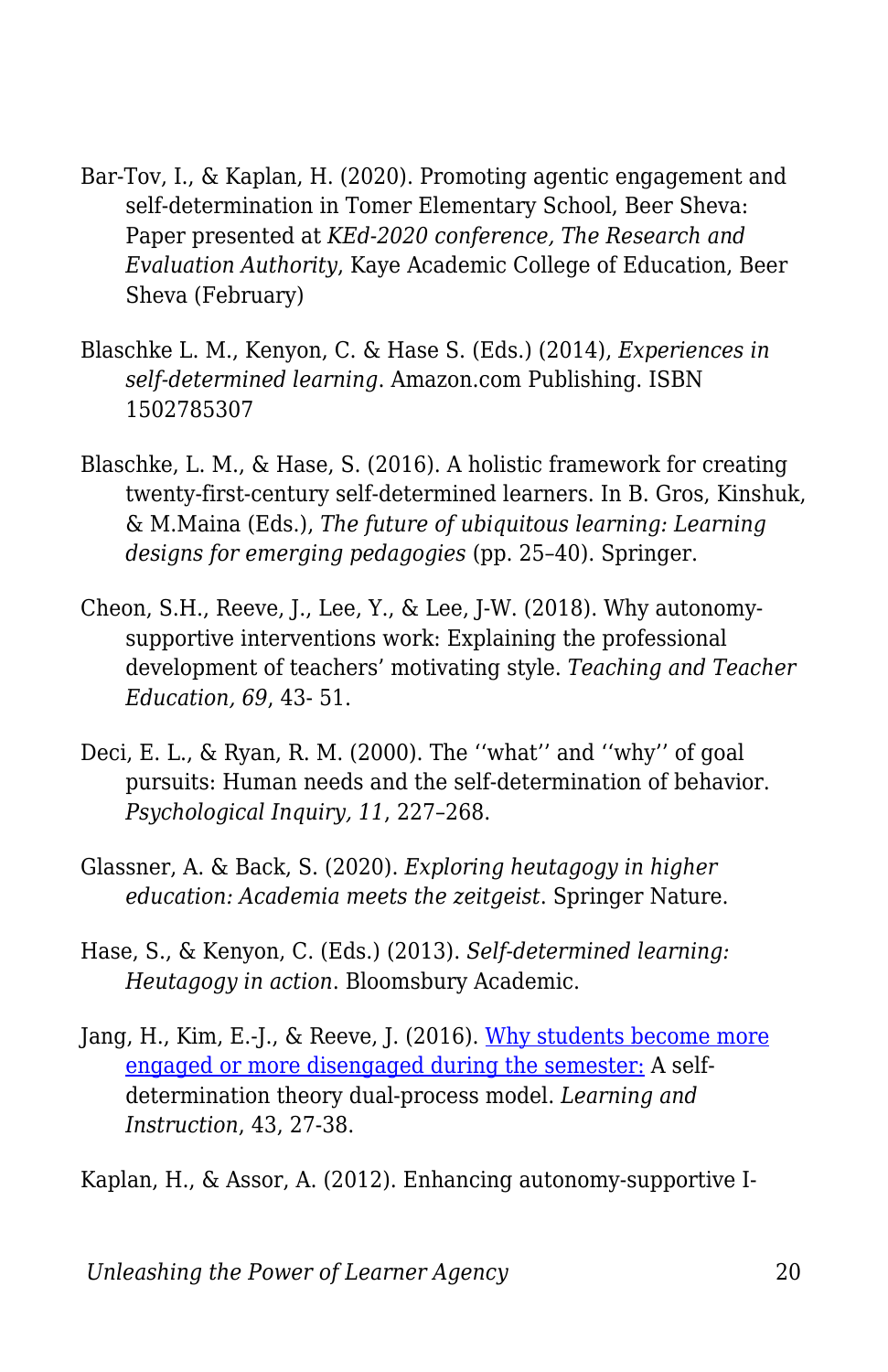Thou dialogue in schools: Conceptualization and socio-emotional effects of an intervention program. *Social Psychology of Education, 15*, 251-269.

- Kaplan, H., & Madjar, N. (2019). How peer support is associated with agentic engagement. A Symposium (Agentic Engagement: How students catalyze their own functioning). Paper presented at the *7th International Self-Determination Theory Conference,* Amsterdam. May 21-24, 2019.
- Matos, L., Reeve, J., Herrera, D., & Claux, M. (2018). Students' agentic engagement predicts longitudinal increases in perceived autonomy-supportive teaching: The squeaky wheel gets the grease. *Journal of Experimental Education, 86 (4),* 592-609.
- Reeve, J. (2006). Teachers as facilitators: What autonomy-supportive teachers do and why their students benefit. *The Elementary School Journal*, 106, 225-236.
- Reeve, J. (2013). The concept of agentic engagement. *Journal of Educational Psychology*, *105*, 579-595
- Reeve, J., & Lee, W. (2014). [Students' classroom engagement](http://www.johnmarshallreeve.org/uploads/2/7/4/4/27446011/reeve_lee2014.29341949.pdf) [produces longitudinal changes in classroom motivation](http://www.johnmarshallreeve.org/uploads/2/7/4/4/27446011/reeve_lee2014.29341949.pdf). *Journal of Educational Psychology, 106*, 527-540.
- Reeve, J., & Shin, S. H. (2020). [How teachers can support students'](https://www.johnmarshallreeve.org/uploads/2/7/4/4/27446011/reeve_shin_2020_tintop.pdf) [agentic engagement](https://www.johnmarshallreeve.org/uploads/2/7/4/4/27446011/reeve_shin_2020_tintop.pdf). *Theory into Practice*, 59(2), 150-161.
- Reeve, J., & Tseng, C. (2011). Agency as a fourth aspect of students' engagement during learning activities. *Contemporary Educational Psychology*, *36*, 257–267.
- Ryan, R. M., & Deci, E. L. (2017). *Self-determination theory: Basic psychological needs in motivation, development, and wellness*. The Guilford Press.